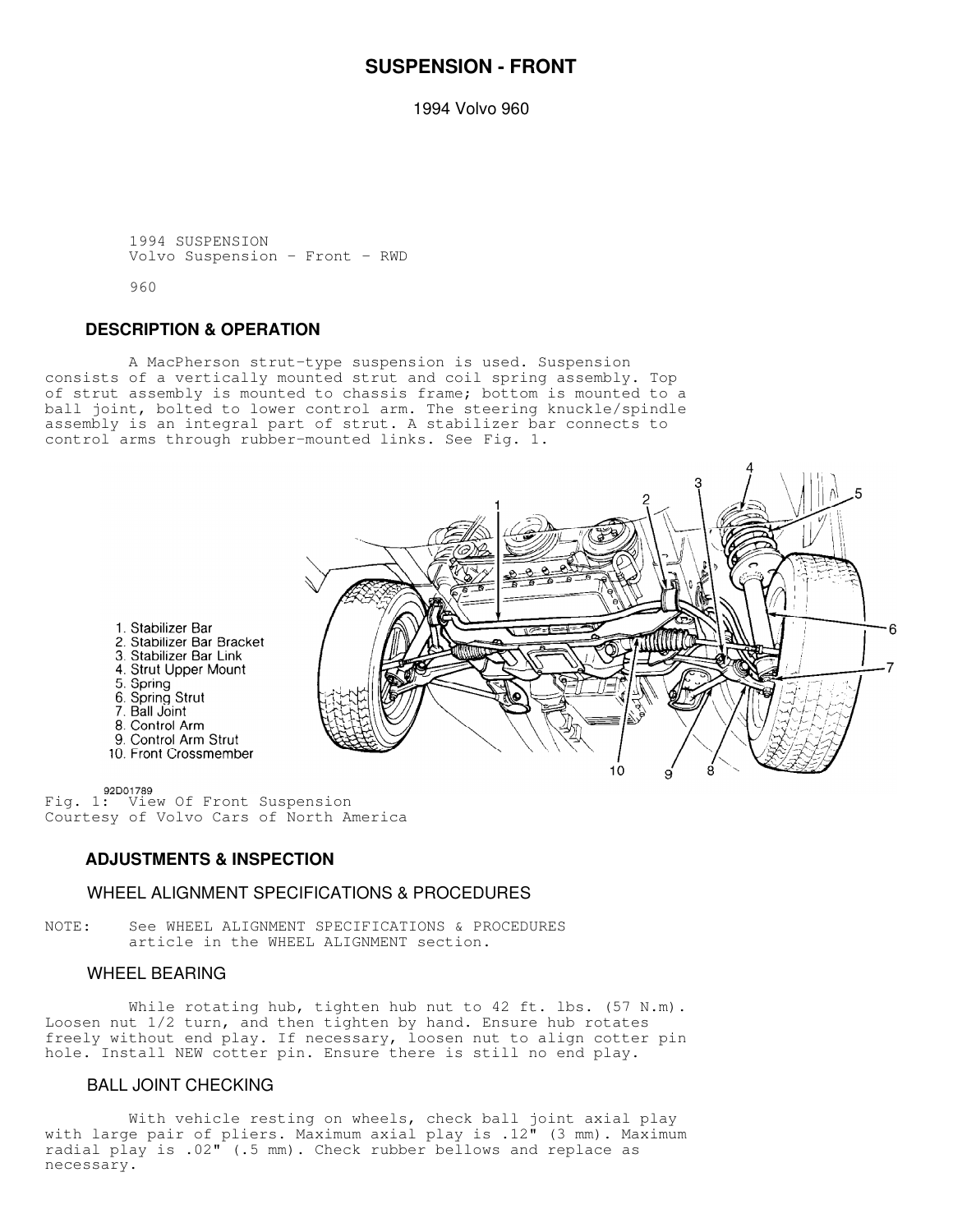# **REMOVAL & INSTALLATION**

#### STABILIZER BAR

Removal

 Raise and support vehicle. Disconnect stabilizer bar from stabilizer bar links. See Fig. 1. Remove stabilizer bar-to-frame brackets. Remove brackets, bushings and stabilizer bar from vehicle.

Installation

 Reverse removal procedure. Ensure bushing joint faces forward. Tighten nuts and bolts to specification. See TORQUE SPECIFICATIONS.

#### WHEEL BEARING

Removal

 1) Raise and support vehicle. Mark front wheels to avoid rebalancing. Remove front wheels. Remove Allen head caliper bolts. Remove and support caliper.

 2) Remove grease cap, cotter pin, hub nut, outer bearing and brake disc. Remove inner seal, bearing, and inner and outer races.

 Installation To install, reverse removal procedure. Tighten nuts and bolts to specification. See TORQUE SPECIFICATIONS.

NOTE: Use Puller (2722) if inner bearing is difficult to remove.

#### BALL JOINT

Removal

 1) Raise and support vehicle. Mark front wheels to avoid rebalancing. Remove front wheels. Remove anti-roll link-to-control arm bolt and control arm-to-ball joint nut. 2) Using Puller (5259) separate control arm from ball joint

stud. Remove ball joint mount bolts and ball joint.

 Installation To install, reverse removal procedure. See TORQUE SPECIFICATIONS.

NOTE: Use NEW bolts and apply Loctite to threads.

#### CONTROL ARM

Removal

 1) Raise and support vehicle. Mark front wheels to avoid rebalancing. Remove front wheels. Remove ball stud nut, anti-roll link and control arm-to-strut bolt.

 2) Separate control arm from ball joint using Puller (5259). Remove control arm from crossmember. If bushing needs replacing use Drift (5091) and Support (5240) to remove.

Installation

 To install control arm, reverse removal procedure. Use Drift (2904) and Support (5240) to install control arm bushing. See TORQUE SPECIFICATIONS.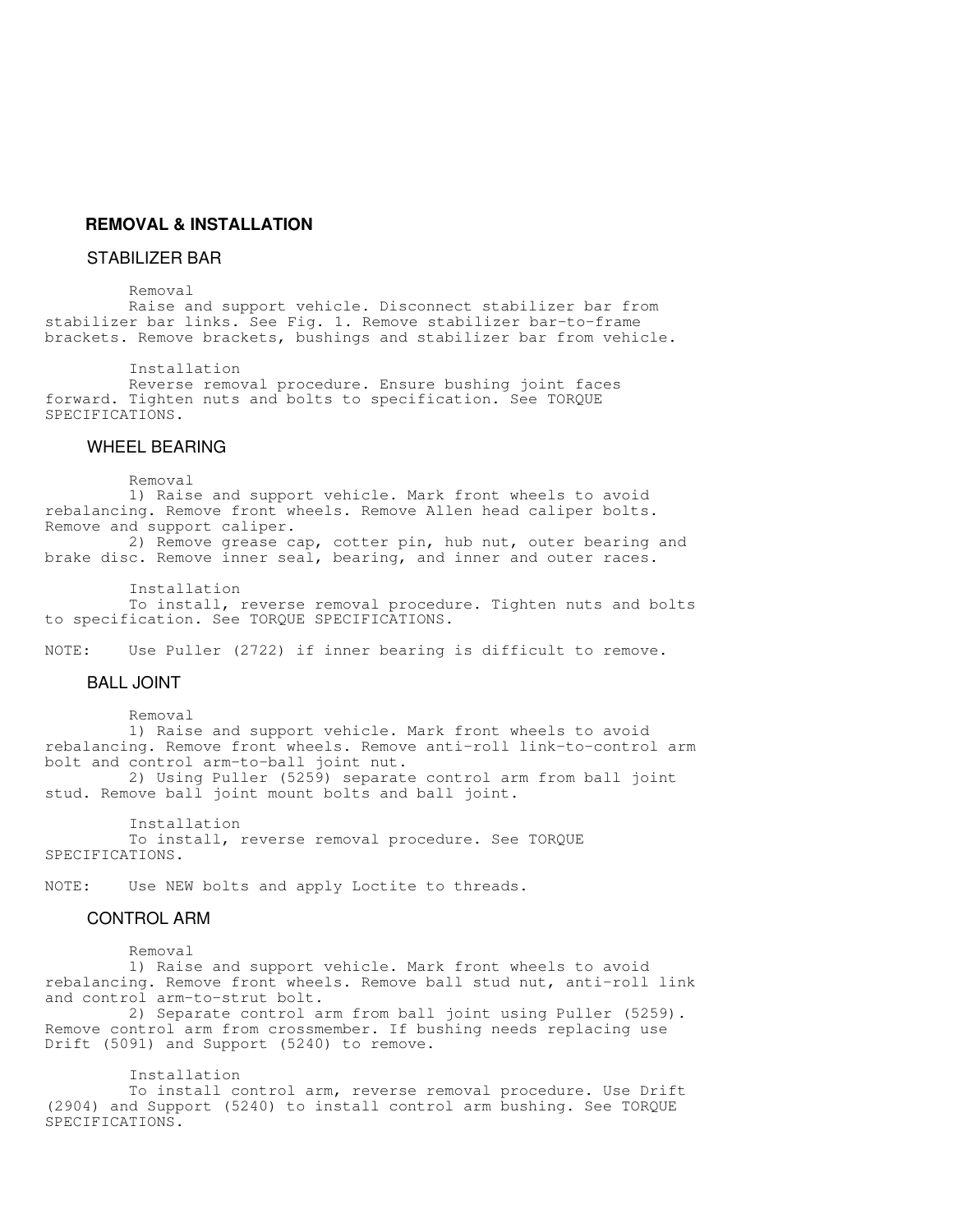

Fig. 2: Identifying Front Suspension Courtesy of Volvo Cars of North America

STRUT ASSEMBLY